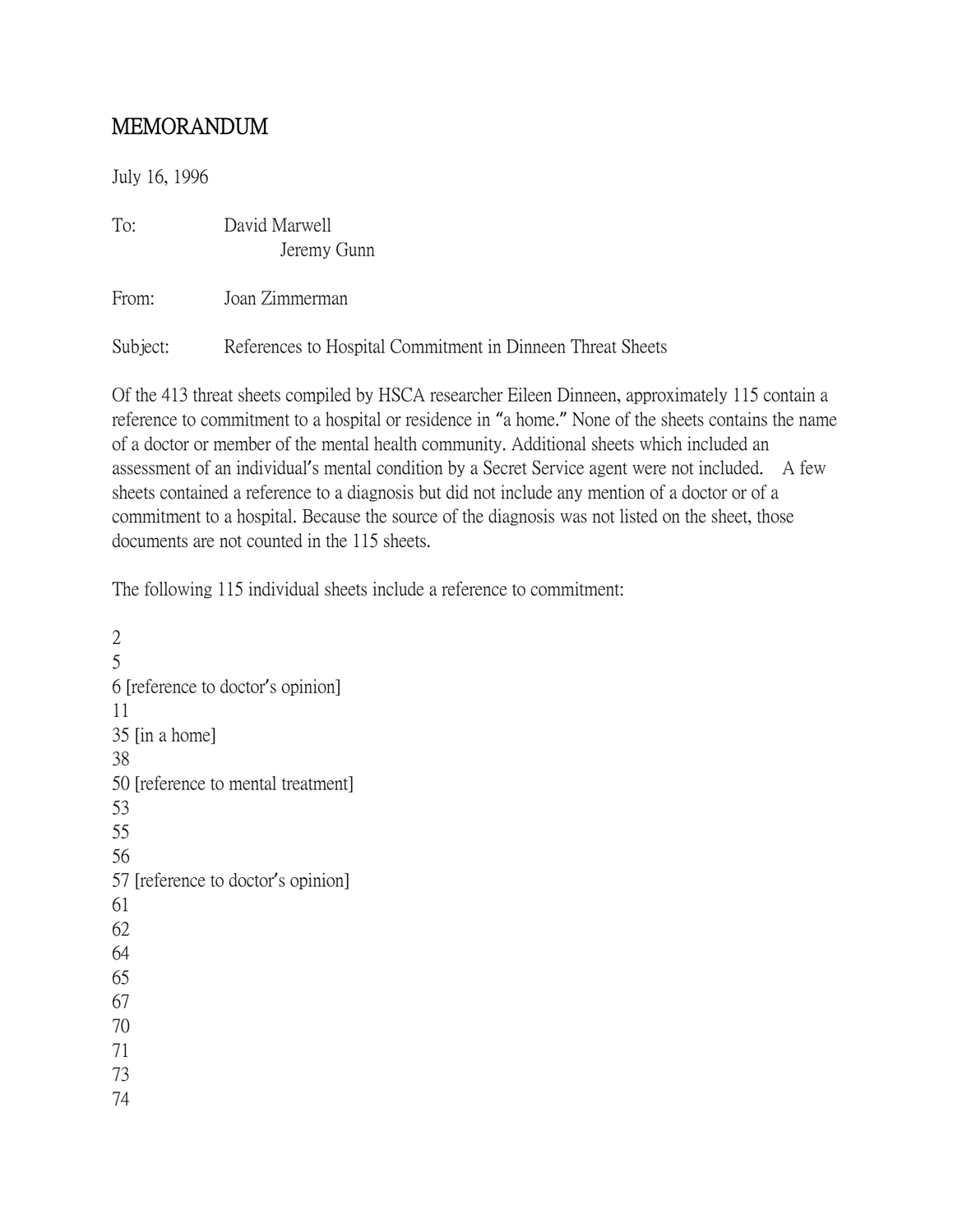| 75         |  |
|------------|--|
| 76         |  |
| 77         |  |
| 78         |  |
| 79         |  |
| 81         |  |
| 84         |  |
| 86         |  |
| 87         |  |
| 88         |  |
| 89         |  |
| 90         |  |
| 94         |  |
| 96         |  |
| 97         |  |
| 99         |  |
| 100        |  |
| 101        |  |
| 102        |  |
| 103<br>107 |  |
| 109        |  |
| 111        |  |
| 112        |  |
| 113        |  |
| 114        |  |
| 115        |  |
| 116        |  |
| 117        |  |
| 118        |  |
| 119        |  |
| 122        |  |
| 125        |  |
| 126        |  |
| 128        |  |
| 131        |  |
| 132<br>133 |  |
| 134        |  |
| 135        |  |
| 138        |  |
|            |  |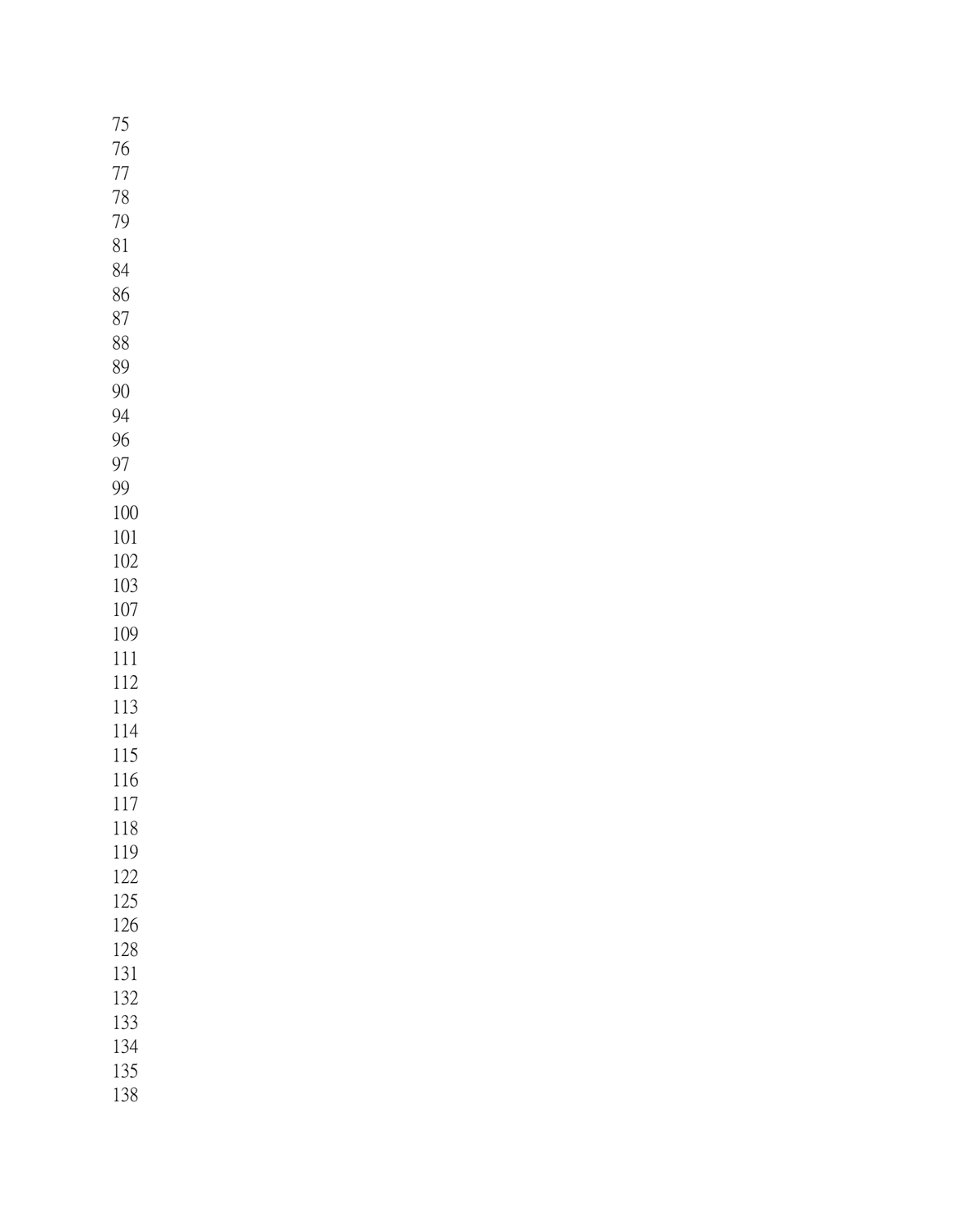| 140                                 |
|-------------------------------------|
| 141                                 |
| 142                                 |
| 144                                 |
| 147                                 |
| 151                                 |
| 153                                 |
| 156                                 |
| 157                                 |
| 158                                 |
| 162                                 |
| 163                                 |
| 164                                 |
| 169                                 |
| 170 [Vallee]                        |
| 171                                 |
| 172                                 |
| 192 [open FBI document]             |
| 196                                 |
| 214                                 |
| 218                                 |
| 221                                 |
| 222                                 |
| 224                                 |
| 225                                 |
| 228                                 |
| 233                                 |
| 241                                 |
| 250 [reference to doctor's opinion] |
| 256                                 |
| 259                                 |
| 270                                 |
| 271                                 |
| 275                                 |
| 277                                 |
| 278                                 |
| 288                                 |
| 291                                 |
| 297                                 |
| 299                                 |
| 300                                 |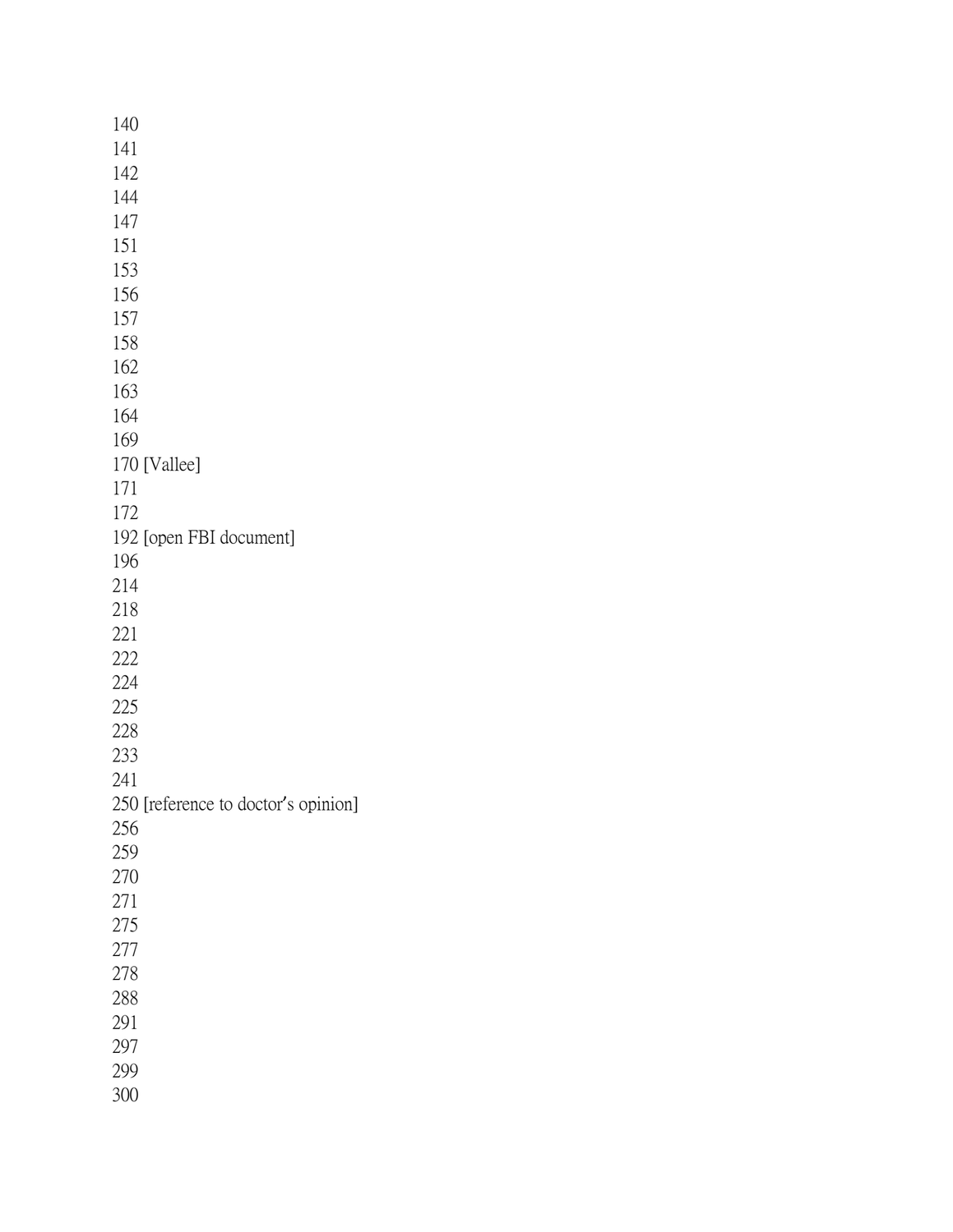| 301 |  |
|-----|--|
| 307 |  |
| 308 |  |
| 310 |  |
| 326 |  |
| 327 |  |
| 351 |  |
| 371 |  |
| 379 |  |
| 380 |  |
| 383 |  |
| 406 |  |